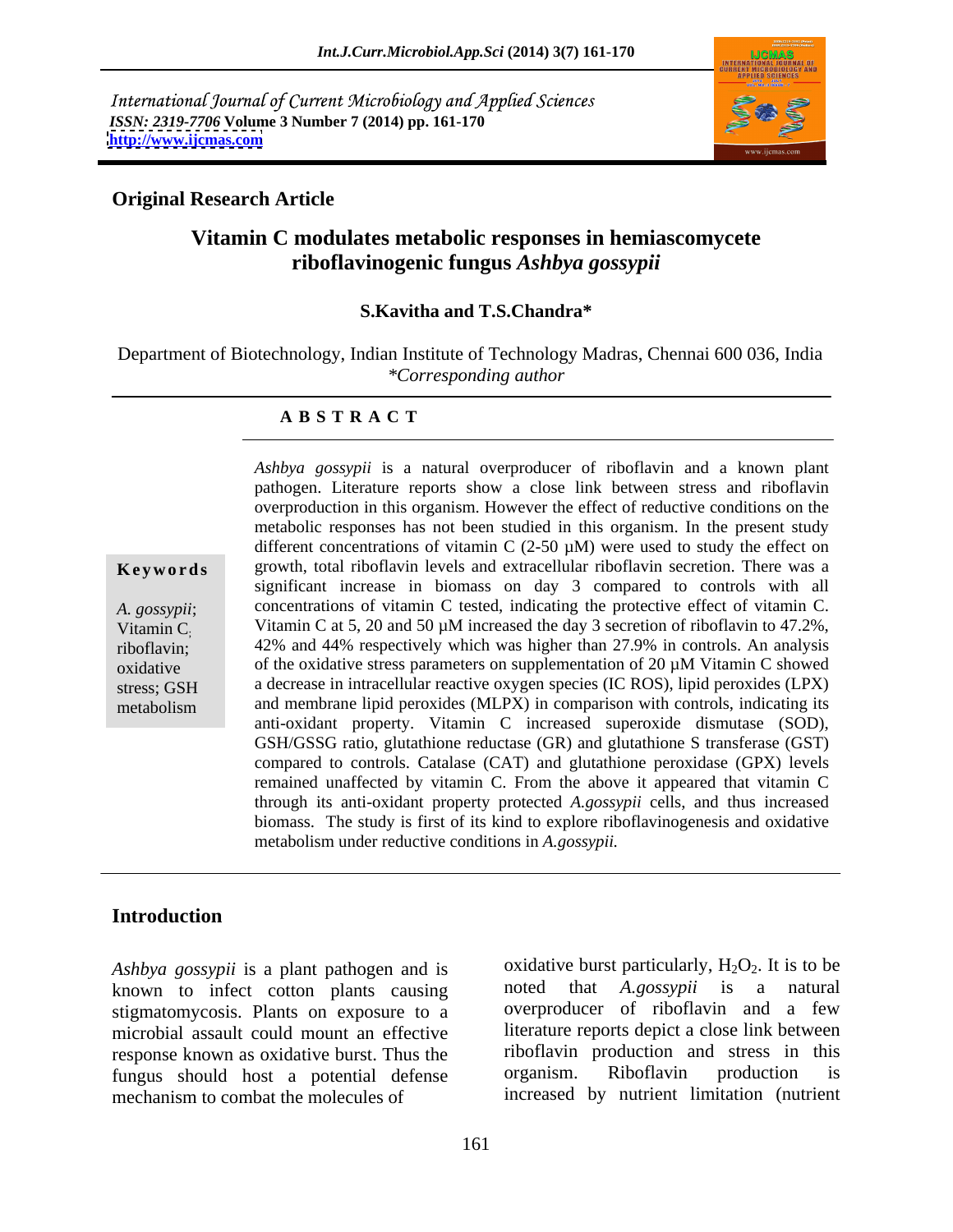stress) and decreased by cAMP GSH could conserve vitamin C in vivo, and supplementation (a negative stress signal) (Schlosser et al*.,* 2007, Stahmann et al*.,* al., 1994). Hence glutathione metabolism 2001). In an earlier study it was found that and vitamin C regeneration are linked. The low levels of vitamin E and menadione subsetiate electronic metabolism is also linked with increased riboflavin production and riboflavin metabolism. Glutathione secretion (Kavitha and Chandra, 2009). A recent study showed that *Agyap1* mutants with NADPH for the reduction of oxidized were sensitive to oxidative stress induced by glutathione to GSH (Christopher, 1991).  $H_2O_2$  and menadione and exhibited Therefore the GSH metabolism was decreased riboflavin production (Walther and Wendland, 2012). In view of the above it appears that riboflavin overproduction in *A.gossypii* could be a part of the stress defense mechanism. However, the metabolic response including riboflavinogenesis has Vitamin C (Ascorbic acid), tetramethoxy not been explored under reductive propane (TMP), thiobarbituric acid (TBA), conditions. Vitamin C provides the reductive reduced and oxidized glutathione, conditions in cells as it is a strong natural anti-oxidant. Vitamin C can scavenge nitrobenzoic acid (DTNB) were procured peroxyl radicals, superoxide radicals and from Sigma-Aldrich, Illinois, USA. 1-chloro singlet oxygen (Jia-Quan, 2008). 2, 4-dinitrobenzene (CDNB) and other ers and decreased by the conserve vitamin C *in*  $y$  conserve vitamin C *in*  $y$  conserve CSH Conserve CSH Conserve CSH Conserve CSH Conserve CSH Conserver at  $y$  and  $y$  spanned and  $y$  in  $y$  is  $y$  incredient and  $y$  in

Vitamin C plays many important Sisco Research Laboratories (SRL), biochemical roles in most organisms including very important cell functions like growth and differentiation (Georgiou, 2001). **Organism, growth conditions and** Apart from the anti-oxidant property of vitamin C, it is also found to promote

Vitamin C as an anti-oxidant promotes the (YMA) slants of the following composition growth of higher fungi through its effect on  $(g/l)$ ; 5 g peptone, 3 g yeast extract, 3 g malt oxidation-reduction potential of cells extract, 10 g glucose, 20 g agar. Mycelium (Cochrane 1958, Thompson et al*.,* 2001). were grown in Ashbya full medium (AFM) Vitamin C supplementation inhibited the containing (g/l) 10 g casein, 10 g yeast secondary metabolite aflatoxin B extract, 20 g glucose, 1 g myo-inositol biosynthesis in *Aspergillus flavus*. However (Altmann-Johl and Philippsen, 1996) at 180 in *A.gossypii* the effect of vitamin C on rpm at 30 ºC for all experiments. A growth, production and secretion of preinoculum of 0.5 % grown for 48 h in the secondary metabolite riboflavin is not above medium was used to inoculate 50 ml explored. Hence the present study explored the effect of vitamin C on growth, for all experiments. A stock solution of 5 riboflavinogenesis and oxidative stress mg/ml of Vitamin C (MW 176.12) was

vitamin C could conserve GSH (Winkler et glutathione metabolism is also linked with riboflavin metabolism. Glutathione reductase requires FAD as a cofactor along explored in presence of vitamin C in this riboflavin overproducer.

# **Materials and Methods**

reduced and oxidized glutathione, glutathione reductase, dithio-bis chemicals used for the study were from Sisco Research Laboratories (SRL), Mumbai, India.

## **Organism, growth conditions and exposure to stressors**

sclerotial differentiation in *Sclerotina minor A.gossypii* culture, NRRL Y-1056 was (Georgiou, 2001). obtained from NCAUR, Illinois, USA. It was maintained on Yeast-Malt extract agar of AFM in a 250 ml brown Erlenmeyer flask mg/ml of Vitamin C (MW 176.12) was made in sterile water. From the stock 36 µl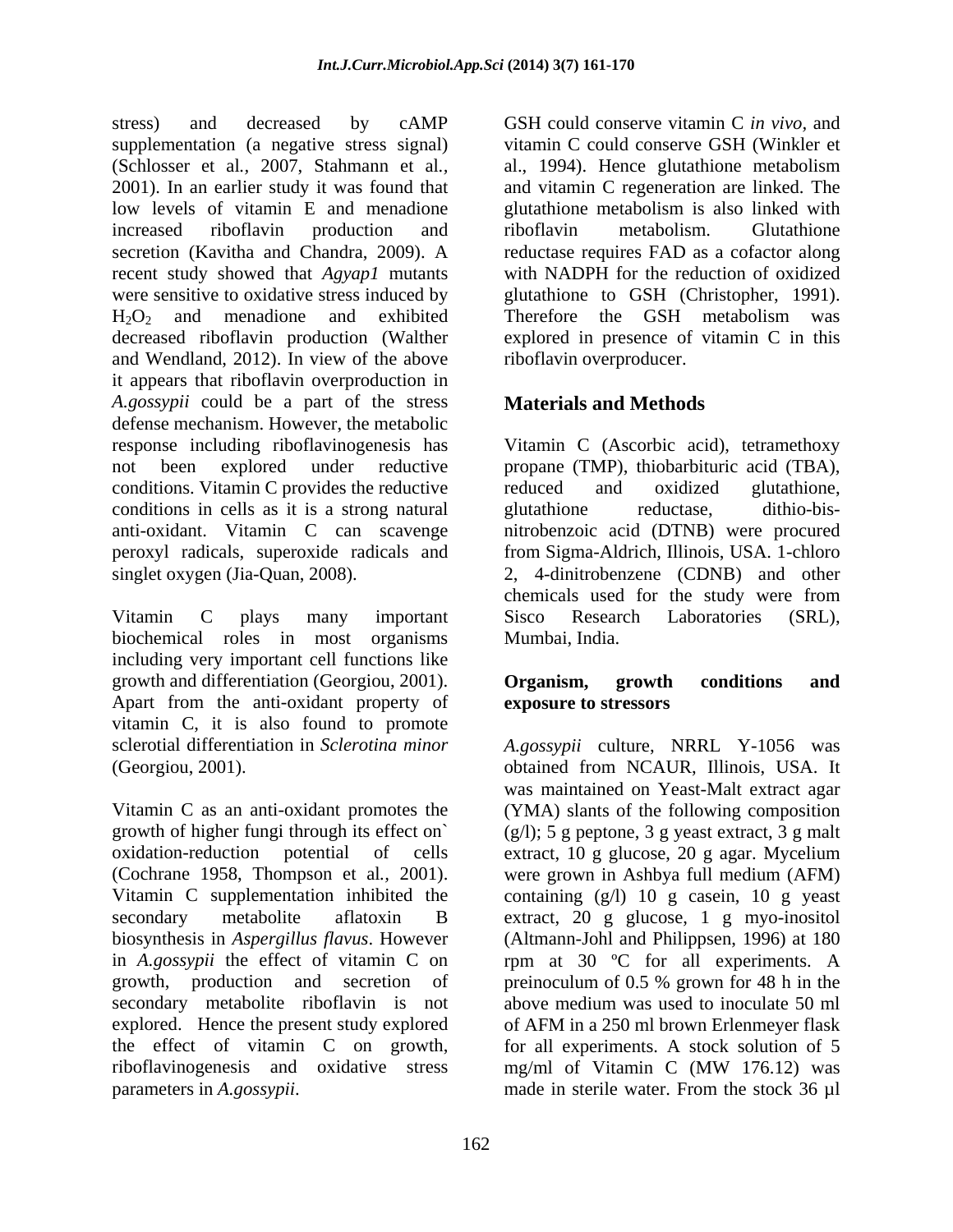and 90 µl were added to 50 ml of AFM, Lipid peroxidation which corresponds to 20  $\mu$ M and 50  $\mu$ M respectively. The colored adduct with a maximum absorbance

The cells were harvested by centrifuging at detected with sensitivity using HPLC 15,000 rpm for 20 mins. Biomass was determined after drying the cells at 98°C to a constant weight as reported earlier Tetramethoxy propane (10 mmol/l-1 in 50%) (Kavitha and Chandra, 2009). Total and extracellular riboflavin was estimated dilution to 0.5, 1.0, 1.5, 2.0 and 2.5 mM. spectro-fluorimetrically using the ISI The mobile phase, methanol-potassium standard procedure as described elsewhere phosphate buffer solution (0.025 mmol/l, pH (Kavitha and Chandra, 2009). A constant 6.2; 60:40, v/v), was filtered through a 0.45 amount of frozen cells were used for cell-µm membrane filter and degassed. The red free extract preparation using a mortar and colored adduct had a retention time of 3.57 pestle as mentioned previously (Kavitha and Chandra, 2009). and Chandra, 2009).

## **Analysis of non-enzymatic stress Membrane Lipid Peroxidation parameters**

by the formation of 5-thio-2-nitrobenzoic stabilizer (0.2M phosphate buffer containing acid with Dithiobisnitrobenzoic acid 0.04 M ammonium sulphate) and 2.0 ml of with 10 % TCA. The reduced glutathione

The total GSH was estimated similar to that of reduced GSH (Kavitha and Chandra, 2009).

# **Lipid peroxidation**

respectively. A 1 in 10 dilution of the stock The cell free extract (1.0 ml) was used to was made and from the second stock 36 µl determine the lipid peroxide levels. Lipid and 96 µl were added to obtain a final peroxides like malondialdyhyde reacts with concentration of 2  $\mu$ M and 5  $\mu$ M thiobarbituric acid (TBA) to form a red thiobarbituric acid (TBA) to form a red colored adduct with a maximum absorbance at 532 nm. The product formed can be (JASCO with a PDA detector). A RP-C-18 Hibar 15 column was used for the analysis. Tetramethoxy propane (10 mmol/l-1 in 50% methanol) was used as standard after min at a flow rate of 0.8 ml/min (Kavitha

Reduced glutathione (GSH) was measured were suspended in 6.0 ml of osmotic (DTNB), spectrophotometrically, at 412 nm Novozyme (2 mg/ml) and left at 180 rpm for in the protein free cell extract (Kavitha and 2 hrs in 29ºC followed by centrifugation at Chandra, 2009). The protein free extract was 2500 rpm for 30 minutes at 4ºC. 8.0 ml of made by treating 0.5 ml of cell-free extract Tris-HCl buffer (pH 7.4) was added to the was expressed as nmoles/mg of protein as followed by centrifugation at 10,500 rpm for described earlier (Kavitha and Chandra, 30 minutes. The supernatant was discarded 2009). and the pellet consisting of membranes was The toal glutathione (GSH + GSSG) was The membrane lipid peroxidation was measured after the GSSG present in the estimated in the suspension by TBA sample was converted to GSH by the highly reactivity followed by detection of the specific glutathione reductase and NADPH. product by HPLC as mentioned above The *A.gossypii* cells (1.5g/l wet weight) stabilizer (0.2M phosphate buffer containing 0.04 M ammonium sulphate) and 2.0 ml of above mixture and incubated for 1 hr at 4ºC suspended in methanol-phosphate buffer. (Kavitha and Chandra, 2009).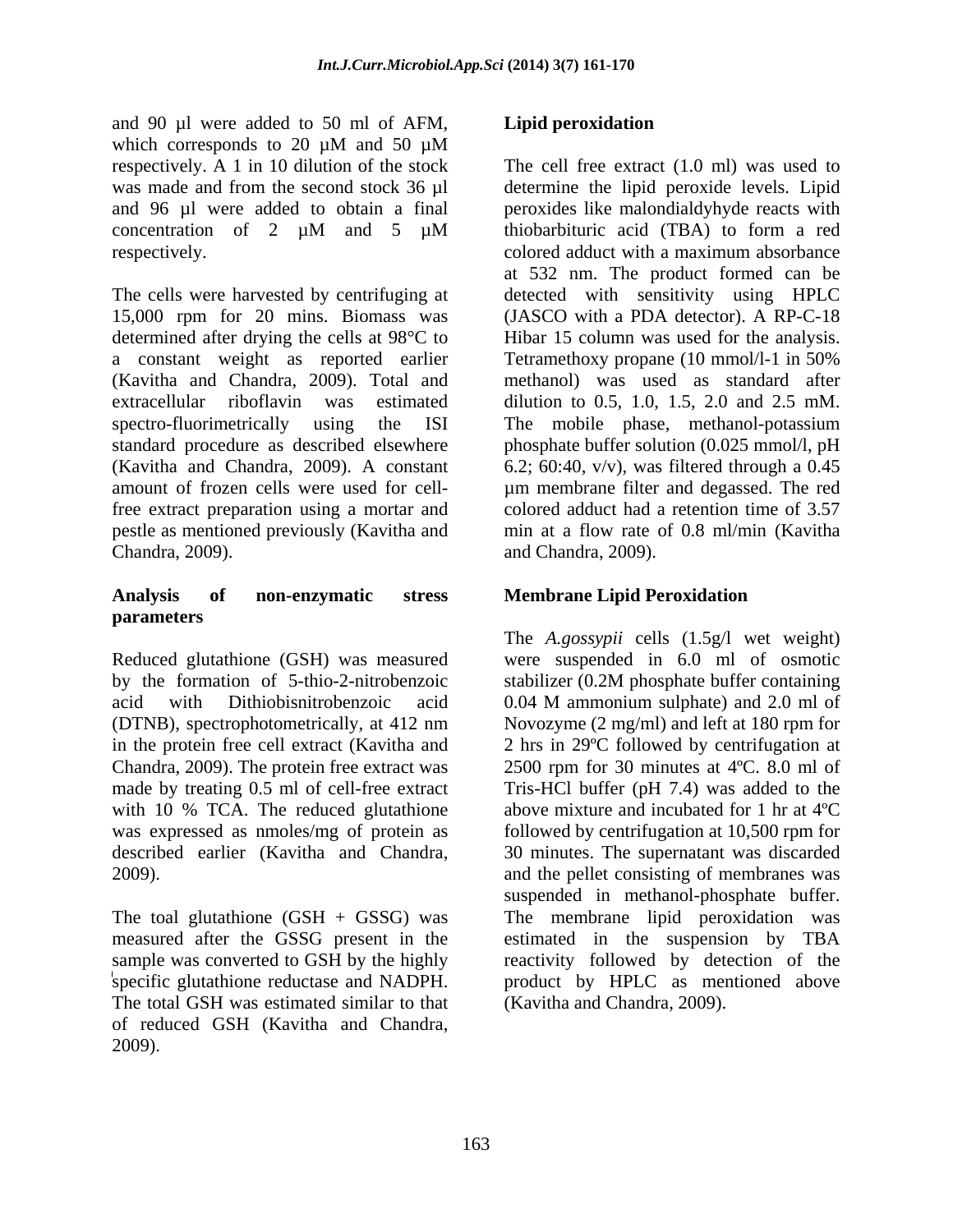The activity of superoxide dismutase (SOD) using bovine serum albumin as standard was measured as the inhibition of the rate of reduction of cytochrome c by the superoxide radical, formed by xanthine-xanthine **Intracellular Reactive Oxygen Species (IC**  oxidase system. The reduction was observed **ROS Quantification** at 550 nm by continuous spectrophotometric pH 7.8. 0.1 ml of CFE (containing 1.0 -2.0 mg of protein/ml) was used for the assay

The catalase activity was measured by The ROS were quantified in a following the decrease in absorbance at 240 spectrofluorometer (Jobin Yvon nm on decomposition of  $H_2O_2$  as described<br>earlier buth an excitation at 488 nm<br>earlier. One unit of catalase is defined as and emission at 530 nm (Emri et al., 1999). earlier. One unit of catalase is defined as and emission at 530 nm (Emri et al., 1999). umoles of  $H_2O_2$  consumed/min (Kavitha and Chandra, 2009). The amount of reduced Chandra, 2009). The amount of reduced riboflavin with 10.0 mg of sodium glutathione consumed for decomposition of hydrogen peroxide was measured for assaying the glutathione peroxidase (GPX) activity as described in an earlier work (Kavitha and Chandra, 2009). One unit of GPX is  $\mu$ M of GSH consumed/min. and riboflavin production

Glutathione reductase (GR) was assayed by 340 nm. One unit of the enzyme is oxidation

The Glutathione S Transferase (GST) highest with 20 and 50  $\mu$ M (12.6 g/l). The dinitrophenyl thioether), was detected by spectrophotometer at 340 nm. One unit of GST activity is defined as the amount of riboflavin levels with 5, 20 and 50  $\mu$ M of enzyme producing 1 µmole of GS-DNB conjugate/min. 0.3 ml of CFE (containing

**Analysis of enzymatic stress parameters** The protein content in the CFE was determined by the method of Lowry *et al* (Lowry et al., 1951).

# **ROS) Quantification**

rate determinations. One unit inhibits the The cells collected on day 2 (100 mg) were rate of reduction of cytochrome c by 50 % at incubated for 2 h with 0.4 mg/ml of (McCord and Fridovich, 1969) with a pulse of 2 sec and centrifuged at dichlorofluorescein diacetate (DCF). At the end of 2 h the cells were sonicated for 7 min 10000 rpm for 10 min to remove cell debris. The ROS were quantified in a spectrofluorometer (Jobin Yvon Flourimeter) with an excitation at 488 nm The readings were taken after quenching dithionite.

# **Results and Discussion**

## **Effect of vitamin C (2-50 µM) on biomass and riboflavin production**

measuring the formation of NADP, which is  $\mu$ M) were used to study the effect on accompanied by a decrease in absorbance at growth, total riboflavin and extracellular of 1 µmole of NADPH/min at 25  $\degree$ C at pH biomass was attained on day 2 in control 7.0. 0.1 ml of CFE (containing 1.0-2.0 mg of cells, but on day 3 with vitamin C protein/ml) was used for the assay (Pinto et supplementation. The day 3 biomass was al., 1984). significantly higher than controls with all catalyzed formation of GS-DNB (a total riboflavin production did not increase 1.0-2.5 mg/ml of protein) was used for the respectively which was higher than 27.9 in assay (Margareta et al., 1987). controls. Since cell lysis ensues from day 4 Different concentrations of vitamin C (2-50 riboflavin secretion (Table 1). Maximum concentration of vitamin C tested and was highest with 20 and 50  $\mu$ M (12.6 g/l). The with vitamin C. However there was an increase in secretion of extracellular riboflavin levels with 5, 20 and 50  $\mu$ M of vitamin C on day 3. The percentage secretion was 47.2%, 42% and 44% further increase in extracellular riboflavin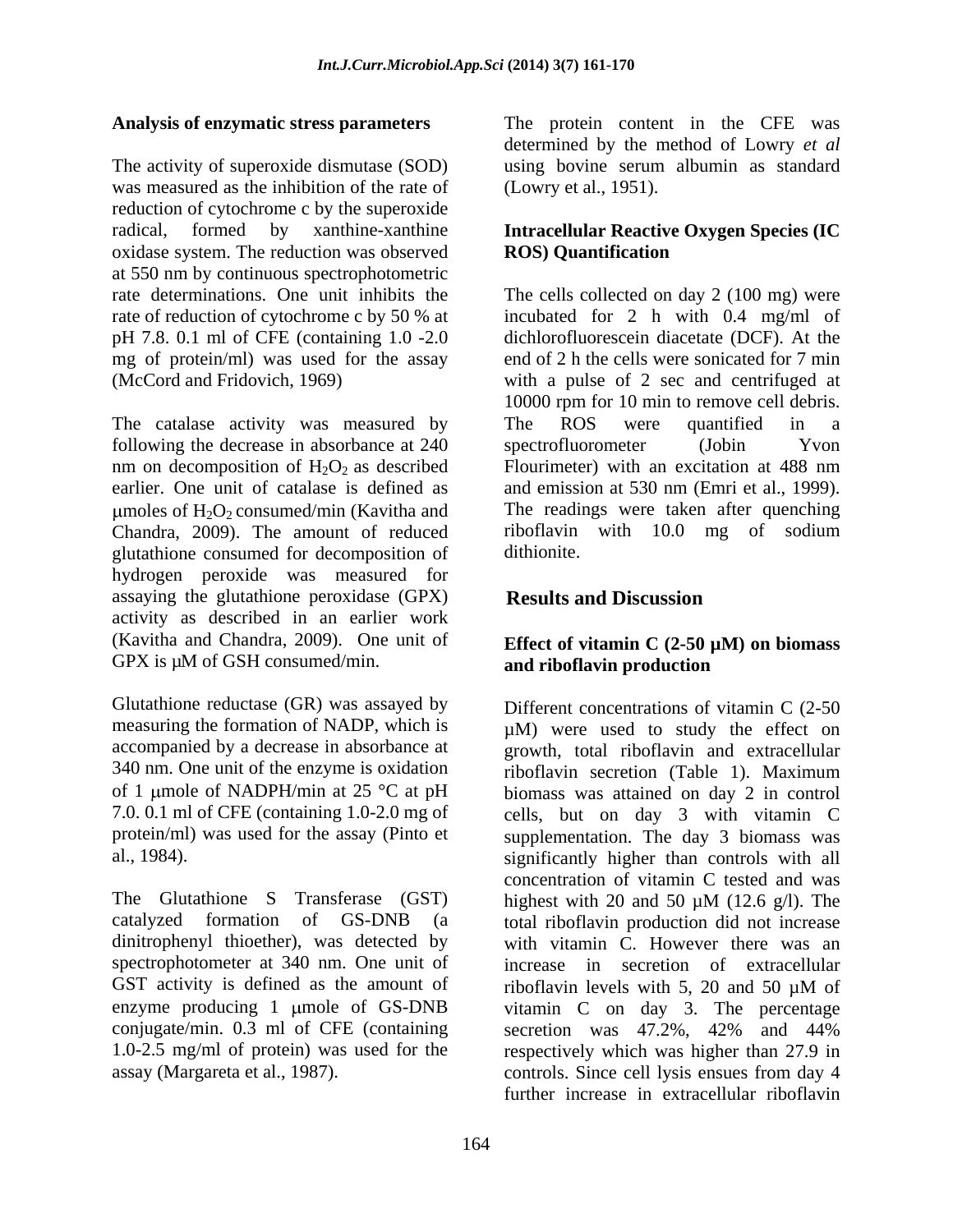could be attributed to lysis rather than an cells were intact without lysis.

Vitamin C is an anti-oxidant and is known to Vitamin C scavenges IC ROS accumulation promote growth of higher fungi through its (Thompson et al., 2001) and due to this it effect on oxidation-reduction potential of decreases the expression of stress enzymes cells (Cochrane 1958, Thompson et al., (CAT and SOD) and Hsp's (Heat shock 2001). Vitamin C reduces oxidative stress proteins) (Thompson et al., 2001). In during growth (Georgiou and Petropoulou, support of the above literature the CAT 2001). In view of the above literature it levels were not increased by vitamin C, appears that in the present study vitamin C surprisingly SOD levels were increased in was protective in *A.gossypii* by increasing its biomass. Vitamin C is a well known anti- increase in SOD with a simultaneous oxidant and was expected to decrease decrease in TBARS was observed in riboflavin production due to the following *Candida albicans* on supplementation of 2, reasons. Riboflavin overproduction in 10 and 20 mg of vitamin C, indicating that *A.gossypii* is linked to stress as nutrient limitation (Schlosser et al., 2007) and expression of SOD in an effort to bring oxidative stress are known to increase riboflavinogenesis (Walther and Wendland, 2012). Though in the present study vitamin  $\blacksquare$  Effect of vitamin  $\complement$  on LPX and MLPX C did not increase riboflavin production it has not altered the basal production of riboflavin, indicating that it might not be controls (Table 2). The IC ROS levels were stressful to the organism. Riboflavin decreased by vitamin C and SOD levels secretion was increased by vitamin C, which was surprising, since vitamin C could inhibit cause peroxidation. ROS causes lipid lipid peroxidation and thus protects cell peroxidation wherein the lipids in the cell membranes (Georgiou and Petropoulou, membranes are damaged (Jambunathan, 2001). The analysis of oxidative stress 2010). Lipid peroxidation impairs the parameters and lipid peroxidation may structural integrity of the membranes reveal the true status within the cells and (Moradas-Ferreira, 1996). From the results it explain the above observations. Further appears that the membrane has been experiments were done on supplementation of 20 µM vitamin C owing to a significant increase in biomass compared to controls. However, vitamin C has increased secretion

vitamin C supplemented cells (Table 2)

increase in secretion. Most of the other property of vitamin C. Vitamin C did not experiments were done only on day 3 since affect the CAT and GPX levels, but the biomass was significantly high and the increased the SOD levels significantly which can be attributed to the anti-oxidant compared to controls.

> the present study (Table 2). A significant anti-oxidants can cause an increase in down the levels of ROS (Ojha et al.*,* 2010).

# **Effect of vitamin C on LPX and MLPX**

The LPX and MLPX levels were similar to were increased and hence vitamin C did not protected in presence of vitamin C.

**Effect of vitamin C on IC ROS** increase in membrane lipid peroxidation. **accumulation, CAT and SOD levels on** Vitamin C is known to inhibit ATPase **day 3**  activity, which is involved in active The IC ROS accumulation was lower in accumulation of riboflavin is mediated by an of riboflavin (Table 1) though there was no transport (Wang et al., 2003). The vacuolar active transport involving AgVMA1. A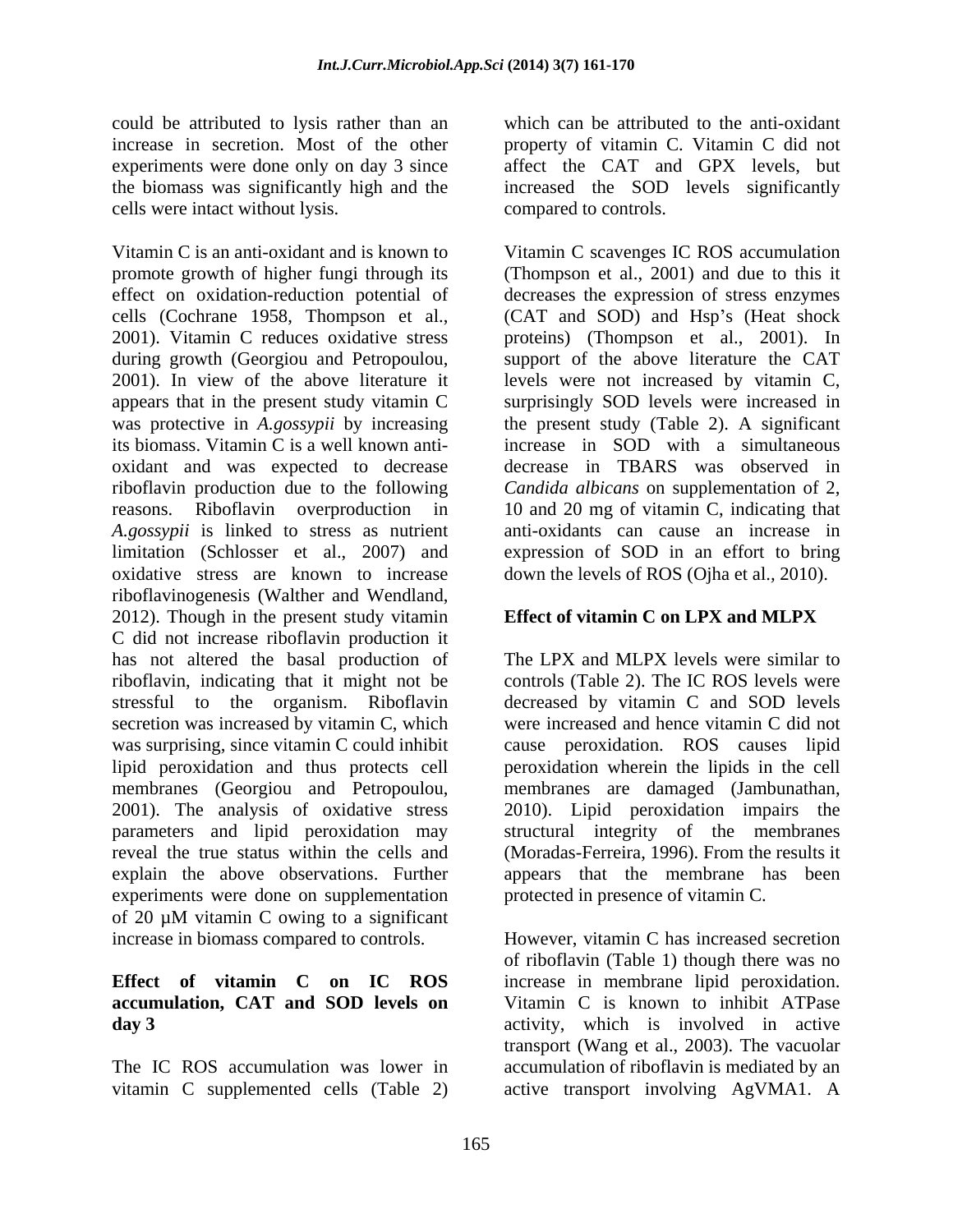knock-out of the vacuolar ATPase subunit becomes reactive, but readily reacts with vacuolar accumulation is an active transport mechanism (Forster et al., 2001). Vitamin C affected and GSH/GSSG ratio was increased probably resulted in increased secretion of riboflavin. However further studies in this aspect is warranted to confirm the above The increased GR activity could have

The GSH and GPX levels were not affected

induction (Lee et al., 1995). The low

GSH/GSSG ratios were higher than controls as expected of an anti-oxidant (Table 3).

In the reduced state, the thiol group of cysteine is able to donate a reducing equivalent  $(H^+ + e^-)$  to other unstable + e<sup>-</sup>) to other unstable ) to other unstable molecules, such as reactive oxygen species. In donating an electron, glutathione itself

AgVMA1 resulted in the complete excretion another reactive glutathione to form of riboflavin into the medium, since glutathione disulfide (GSSG) (Han and Park, could have inhibited the AgVMA1 and the protective nature of vitamin C becomes 2009). Since the GSH levels were not affected and GSH/GSSG ratio was increased apparent in the present study.

mentioned. contributed to decreased GSSG levels **Effect of vitamin C on GSH and GSH** and is increased as a stress protective **metabolism** mechanism (Herrero et al., 2008). (Table 3). GR utilizes NADPH as a cofactor mechanism (Herrero et al., 2008).

by vitamin C, whereas the GSSG levels to the protective effect of vitamin C (Table were decreased. The decreased GSSG levels 3). There was a decrease in GST by vitamin in turn caused a significant increase in the C in *C.albicans* due to its pro-oxidant effect GSH/GSSG ratio. The GR and GST activity (Ojha et al., 2010). Since in the present was increased by vitamin C supplementation study there was an increase in GST activity (Table 3). it appears that vitamin C had more of anti- The GPX activity was low similar to CAT the present study. GST conjugates GSH, to activity, since the IC ROS levels were low products of oxidative stress and excretes (Table 2). Exogenous  $H_2O_2$  them as a GSH-conjugated molecule. The supplementation increased CAT and GPX GST's play an important role in removing enzyme activity of CAT and GPX depicts lipid peroxide end products like endogenous that vitamin C lowered IC ROS due to its unsaturated aldyhydes, quinones, epoxides scavenging property and hence the demand and hydroperoxides (Masella et al*.,* 2005). for CAT and GPX decreased. GST's are also known to protect the The GSH levels were similar to control and peroxidation caused by ter-BOOH in rat the GSSG levels were lower which liver (Aniya and Daido, 1994). The contributed to increase in GSH/GSSG ratio. increased GST could have protected the The increase in GST would have been due oxidant effect at the concentration tested in products of oxidative stress, specifically the membrane damage by preventing lipid membranes from lipid peroxidation.

Under stress conditions GSH is utilized to Though vitamin C has influenced most of scavenge the ROS directly (Han and Park, the molecules involved in oxidative stress 2009). defense and GSH metabolism, it appears to be protective at the particular concentration tested by influencing these molecules positively.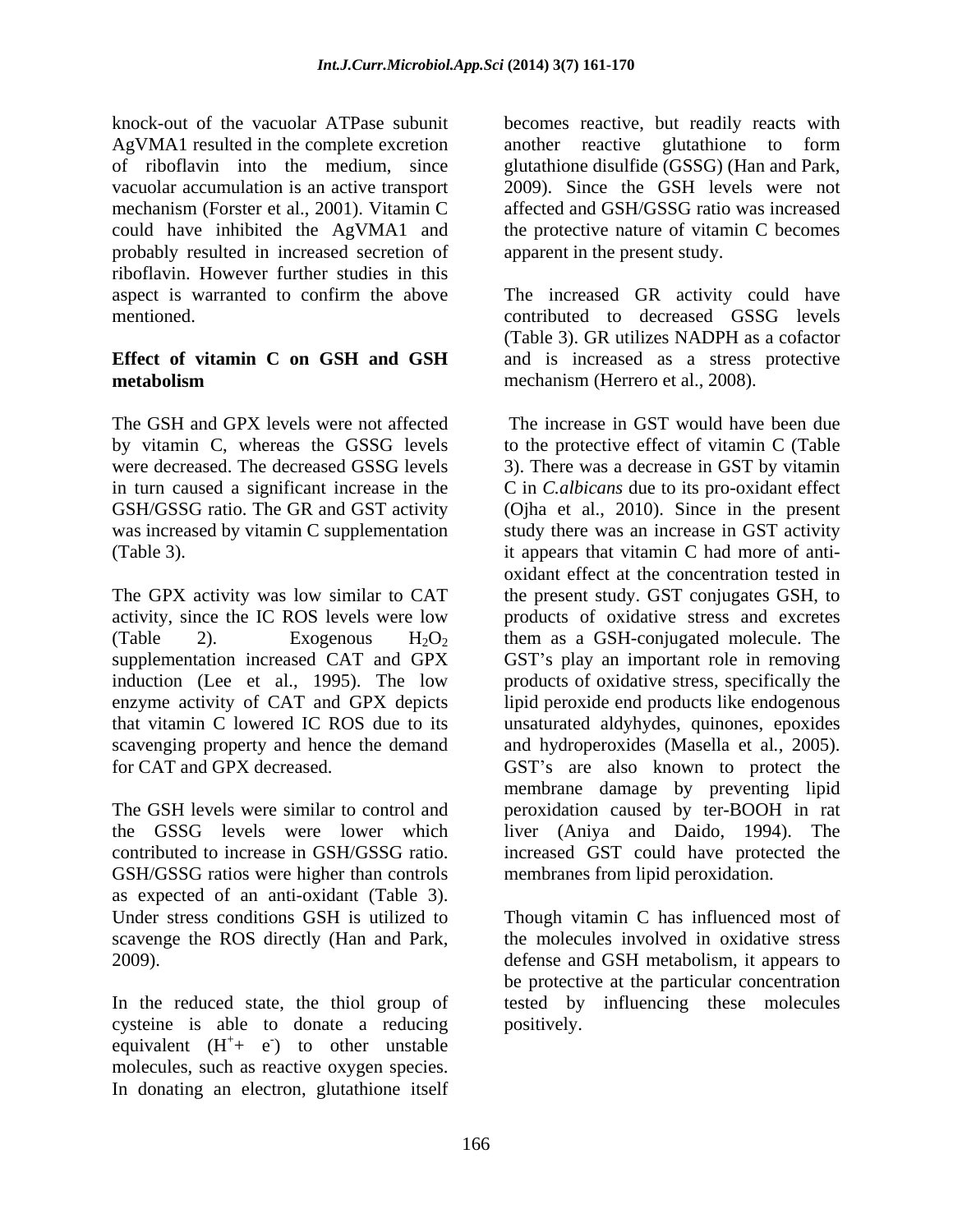### *Int.J.Curr.Microbiol.App.Sci* **(2014) 3(7) 161-170**

|                               | Day |                               |                  | Day 2                        |         | Day 3                            |                 | Day 4                        |         |                                     |
|-------------------------------|-----|-------------------------------|------------------|------------------------------|---------|----------------------------------|-----------------|------------------------------|---------|-------------------------------------|
| Concentra                     |     |                               |                  | <b>Tot</b>                   |         |                                  |                 |                              |         | $\frac{\text{Day } 5}{\text{Tot }}$ |
| tion<br>of vitamin<br>C added |     | [`otal                        | Bioma            | EC                           | Bioma   | EC<br><b>Total</b>               | Bioma           | EC                           | Bioma   | EC<br>al                            |
|                               |     | mg/                           | SS               |                              |         |                                  |                 | B <sub>2</sub>               |         |                                     |
|                               |     | mg/l                          | g/I              | mg/l                         | g/I     | mg/l<br>mg/l                     | g/l             | mg/l<br>mg/                  |         | mg/l                                |
| to medium                     |     |                               |                  | mg/                          |         |                                  |                 |                              |         |                                     |
|                               | 3.0 | $10.0$ 2.3 10.0               |                  | 21.5<br>134                  | 9.0     | 51.4<br>184                      | 7.0             | 75.6<br>187                  | 6.2     | 12.5<br>187                         |
| Control                       |     |                               |                  |                              |         |                                  |                 |                              |         |                                     |
|                               | 0.1 | 1.0<br>0.6                    | $0.6\,$          | $\frac{4.5}{(16\%)}$<br>12.0 | 0.23    | $5.4$<br>(27.9)<br>12.3          | 0.6             | $\frac{8.0}{(40\%)}$<br>14.0 | $0.6\,$ | 土<br>4.0<br>13.5                    |
|                               |     |                               |                  |                              |         | $\%$ )                           |                 |                              |         | (38%)                               |
|                               |     |                               |                  |                              |         | 57.8                             |                 | 105                          |         |                                     |
|                               | 3.0 | 12.4<br>3.6                   | 10.8             | 35.3<br>154                  | 11.4    | 193                              | 6.9             | 197                          |         | 198                                 |
| $2 \mu M$                     |     |                               |                  | 7.8                          |         |                                  |                 |                              |         | $9.8*$                              |
|                               | 0.1 | 0.7                           | 0.1              | 11.0<br>(23%)                | $0.4*$  | $\frac{10.0}{(30\%)}$<br>14.0    | 0.6             | $12.0*$<br>(53%)<br>13.0     |         | 12.2<br>$(56\%)$                    |
|                               |     |                               |                  | 34.0                         |         | 89.7                             |                 | 110                          |         | 116                                 |
|                               | 3.6 | $13.0$ 2.9 10.2               |                  | 127                          | 11.2    | 190                              | 7.5             | 187                          | 5.6     | 190                                 |
| $5 \mu M$                     |     | $\overline{1.3}$              |                  | 6.4                          |         |                                  | $\frac{1}{0.1}$ | $6.5*$                       |         | $8.0*$                              |
|                               | 0.1 | 0.4                           | $\overline{0.3}$ | 11.0<br>(27%)                | $0.24*$ | $8.0*$<br>(47%)<br>13.4          |                 | 11.0<br>(59%)                |         | 11.9                                |
|                               |     |                               | 10.6             | 39.5                         |         | 80.9<br>191                      | 7.4             | 112                          |         | 130                                 |
|                               | 3.4 | $10.0$ 2.9                    |                  | 135                          | 12.3    |                                  |                 | 188                          |         | 195                                 |
| $20 \mu M$                    | 0.4 | 1.2                           | 0.7              | 6.0                          |         | $\frac{1}{10.5}$ * (42%)<br>13.0 | 0.1             | $8.0*$                       |         | $8.0*$                              |
|                               |     | $\overline{0.5}$<br>$\perp$ . |                  | 10.0<br>(29%)                | $0.23*$ |                                  |                 | 15.0<br>$(60\%)$             |         | 12.0                                |
|                               |     | $12.0$ 2.7 $10.5$             |                  | 32.4<br>140                  |         | 86.0<br>196                      | 8.1             | 107<br>194                   | 6.5     | 117<br>197                          |
|                               | 3.3 |                               |                  |                              | 12.6    |                                  |                 |                              |         |                                     |
| $50 \mu M$                    | 0.2 | $\frac{1}{1.2}$<br>0.7        | 0.3              | $\frac{4.6}{(23\%)}$<br>9.8  | $12*$   | $4.6^*$<br>(44%)<br>11.0         | $0.1*$          | $7.0*$<br>14.0               | 0.1     | 土<br>$5.6*$<br>11.8                 |
|                               |     |                               |                  |                              |         |                                  |                 | $(55\%)$                     |         | (59%                                |

## **Table.1** Screening for effect of different concentration of vitamin C on biomass and riboflavin production

Values represent (n  $\geq$ 3±SD) \*p-value < 0.05 is significant (Compared with controls). Values in parenthesis indicate % of secretion. B<sub>2</sub>: Riboflavin, EC B2: Extracellular riboflavin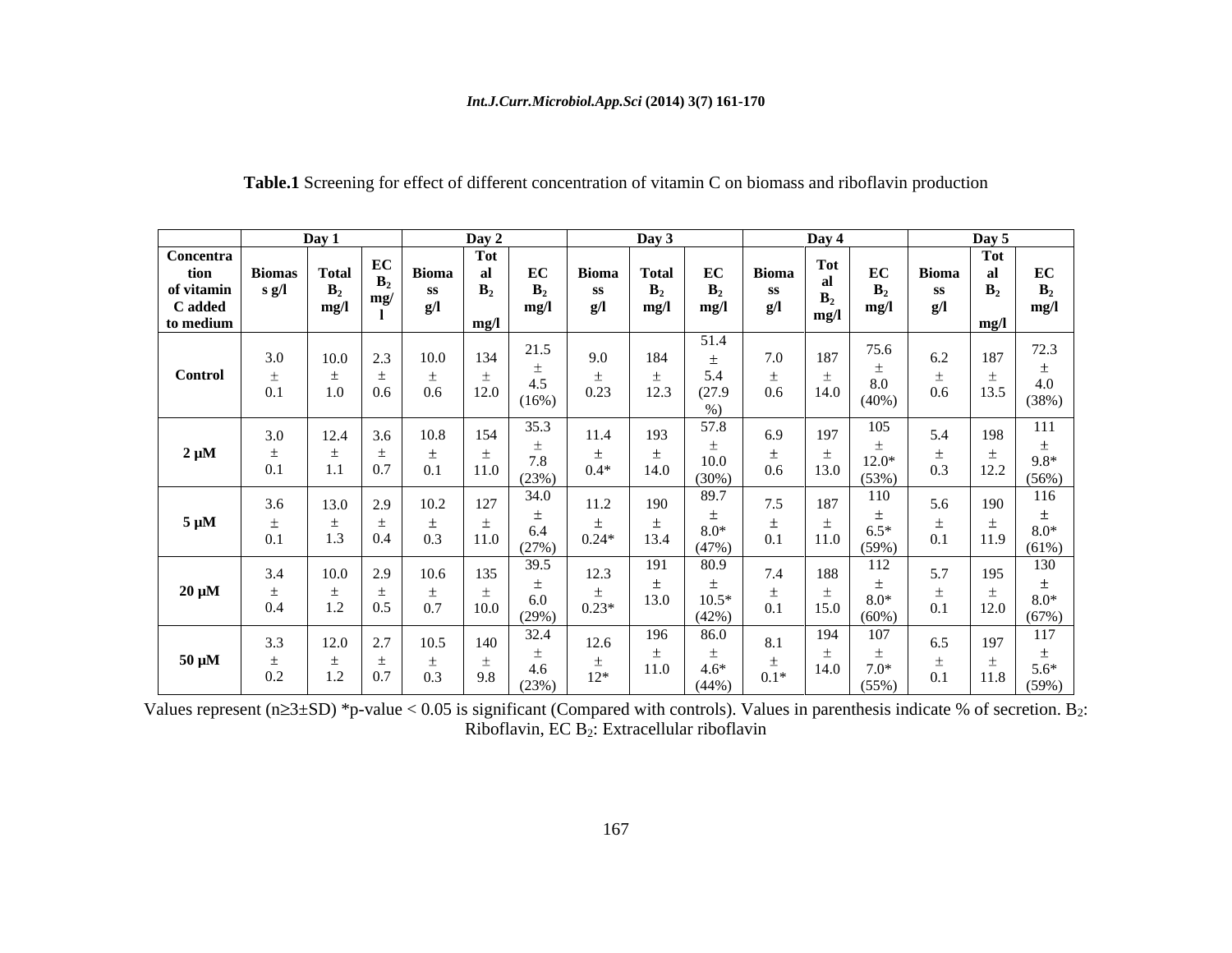| <b>Parameters</b> Control |                   | <b>VC</b>         |
|---------------------------|-------------------|-------------------|
| <b>SOD</b>                |                   | $2.5 \pm 0.33**$  |
| U/mg                      | $1.4 \pm 0.11$    | (1.78)            |
| CAT<br>U/mg               | $294 \pm 13.6$    | $320 \pm 17.3$    |
|                           |                   | (1.08)            |
| IC ROS                    | $231 \pm 23.2$    | $184 \pm 12.8*$   |
| $\mu g/g$                 |                   | (0.8)             |
| <b>LPX</b>                | $0.022 \pm 0.001$ | $0.021 \pm 0.002$ |
| µmoles/mg                 |                   | (0.95)            |
| <b>MLPX</b>               |                   | $0.06 \pm 0.01$   |
| $\mu$ moles/g             | $0.07 \pm 0.00$   | (0.86)            |

Table.2 Effect of vitamin C (20  $\mu$ M) on oxidative stress parameters on day 3

Values represent (n $\geq$ 3±SD) \*p-value < 0.05 is significant (compared with controls). Values in parenthesis indicate % of controls

**Table.3** Effect of vitamin C (20 µM) on GSH metabolism on day 3

| <b>Parameters</b>             | <b>Control</b> | Vitamin C $(20 \mu M)$ |
|-------------------------------|----------------|------------------------|
| <b>GSH</b> nmoles/            | $107 \pm 4.5$  | $107 \pm 12.8$         |
| mg                            |                | (1.0)                  |
| GSSG nmoles/mg $15.2 \pm 3.8$ |                | $9.4 \pm 0.6*$         |
|                               |                | (0.62)                 |
| GSH/GSSG                      | $7.4 \pm 2.2$  | $11.3 \pm 1.1*$        |
| GPX U/mg                      | $11.7 \pm 1.1$ | $13.2 \pm 1.6$         |
|                               |                | (1.3)                  |
| <b>GST U/mg</b>               | $1.4 \pm 0.3$  | $4.1 \pm 0.3$ ***      |
|                               |                | (2.9)                  |
| GR U/mg                       | $1.2 \pm 0.2$  | $2.1 \pm 0.1$ ***      |
|                               |                | (1.8)                  |

Values represent ( $n\geq 3\pm SD$ ) \*p-value < 0.05 is significant (compared with controls). Values in parenthesis indicate % of controls

phenomenon to escape the plant defense mechanism. However, this is one of the biomass and riboflavin secretion has recovery without compromising growth

*Ashbya gossypii* is a plant pathogen and is significantly increased. This could be an a riboflavin overproducer. The riboflavin important industrial strategy in product production in *A.gossypii* is linked to stress recovery without affecting the cell mass. protection and is understood as a The analysisof the stress parameters has first reports on the analysis of growth and stress response in a protective manner and riboflavin production under reductive could help *A.gossypii* evade environmental conditions. Surprisingly under reductive stresses. Hence the study has revealed few conditions provided by vitamin C the important strategies to improve product shown that at the concentration tested vitamin C has modulated the oxidative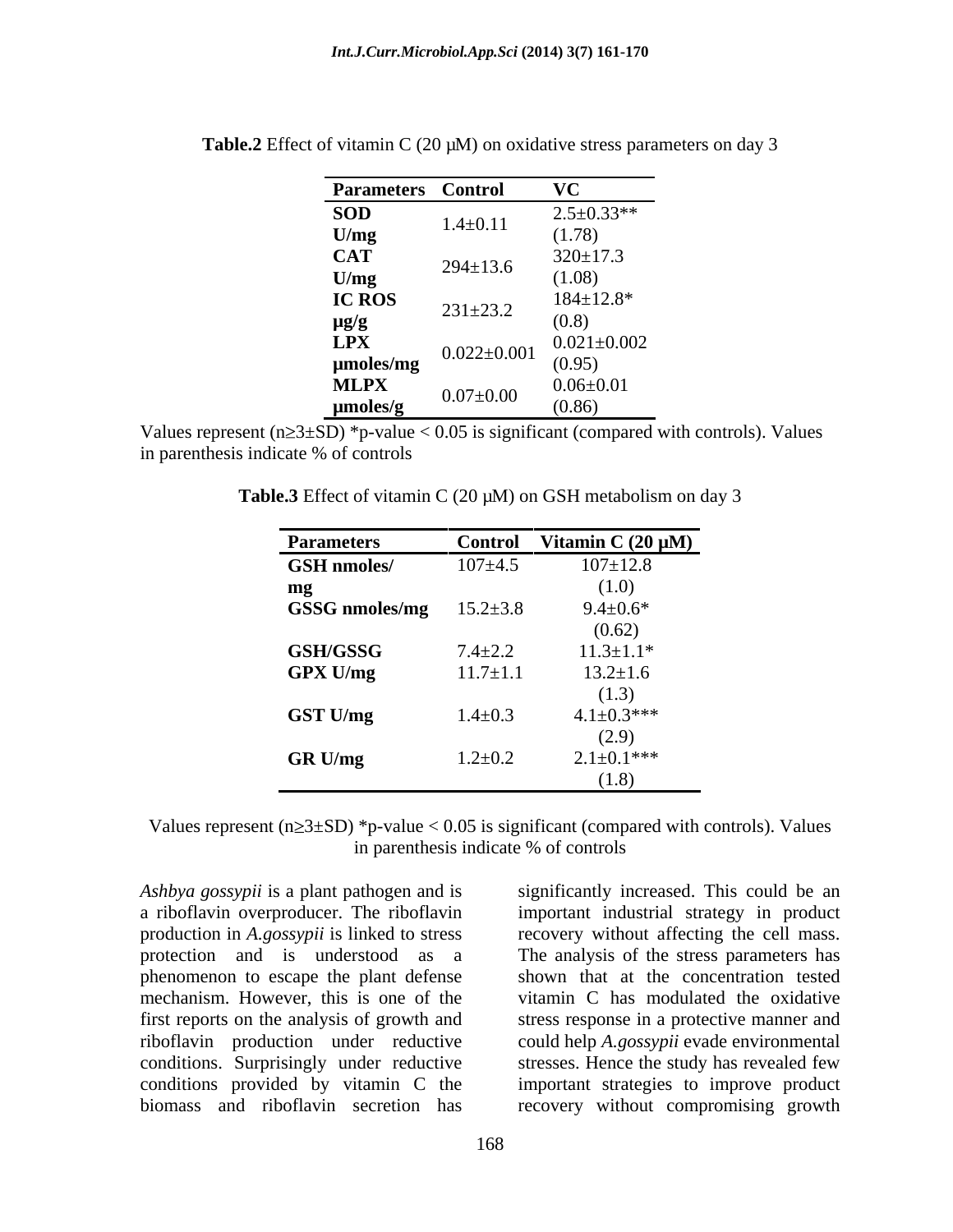which could be exploited industrially. production in *Ashbya gossypii.* Apart from the above the study has for the first time shown how an antioxidant Jia-quan, H., Hui-fang, J., Sheng-yu, W., modulates the metabolic responses of *A.gossypii* and hence is of interest in understanding the concepts of basic flaws to N-Acetylcysteine,

Indian Institute of Technology Madras for Sclerotinia<br>providing the facilities for recepch We 154: 71–77. providing the facilities for research. We would also like to acknowledge Cochrane, V. W. 1958. Physiology of Department of Science and Technology<br>for providing funds through their Women<br>York. York. for providing funds through their Women

- Schlosser, T., Wiesenberg, A., Gatgens,  $\alpha$  parameters after prolonged Stahmann, K. P. 2007. Growth J Sports Med. 22: 68–75.
- Stahmann, K. P., Herbert, N., Henning, A., Corre<br>Revuelta, J., Nicole, M., Christina, 130. overproduced during sporulation of spores against ultraviolet light.
- Kavitha, S., and Chandra, T.S. 2009. Effect of Vitamin E and menadione
- Walther, A., and Wendland, J. 2012.

Fungal Genet Biol. 49: 697-707.

- science.  $\triangle$  Ascorbate, and  $H_2O_2$ . Agr Sci China. Yong, L., and Bo-shou, L. 2008. The Metabolic responses of *Aspergillus flaws* to N-Acetylcysteine, 7(1): 74-81.
- **Acknowledgement** Georgiou, D, C., and Petropoulou, P. K. The authors would like to acknowledge differentiation of sclerotia in 2001. The role of ascorbic acid in the differentiation of sclerotia in *Sclerotinia minor*. Mycopathologia. 154: 71–77.
	- fungi. John Wiley & Sons, Inc., New York.
- Scientist Award. Thompson, D., Williams, C., Kingsley, **References** McArdle, F., and Jackson, M. J. C., Funke, A., Viets, U., internittent shuttle-running following Vijayalakshmi, S., Nieland, S., and acute vitamin C supplementation. Int M., Nicholas, C.W., Lakomy, H.K., 2001. Muscle soreness and damage parameters after prolonged J Sports Med. 22: 68–75.
	- stress triggers riboflavin Christopher, J. B. 1991. Glutathione and overproduction in *Ashbya gossypii*. <br>
	Appl Microbiol Biotechnol. 6: 569-<br>
	
	Liver and Red Cells During 578. Riboflavin Deficiency and its Related Indices in Rat Lenses, Liver and Red Cells During Correction. Exp Eye Res. 53: 123- 130.
	- S., Cornelia, G., Andreas, W., and Altmann-Johl, R., and Philippsen, P. 1996. Thomas, S. 2001. Riboflavin, *Ashbya gossypii*, protects its hyaline fungus *Ashbya gossypii*, maps in a Environ Microbiol. 3: 545–550. between Ashbya gossypii and AgTHR4, a new selection marker for transformation of the filamentous four-gene cluster that is conserved between *Ashbya gossypii* and *Saccharomyces cerevisiae*. Mol Gen Genet. 250: 69-80.
	- supplementation on riboflavin McCord, J. M., and Fridovich, I. 1969. production and stress parameters in Superoxide dismutase: an enzymic *Ashbya gossypii*. Process Biochem. 44: 934-938. (hemocuprein). J Biol Chem. 244: function for erythrocuprein 6049-6055.
	- Yap1-dependent oxidative stress Pinto, M. C., Mata, A. M., and Lopez response provides a link to riboflavin<br>Barea, J. 1984. Reversible Barea, J. 1984. Reversible inactivation of *Saccharomyces*